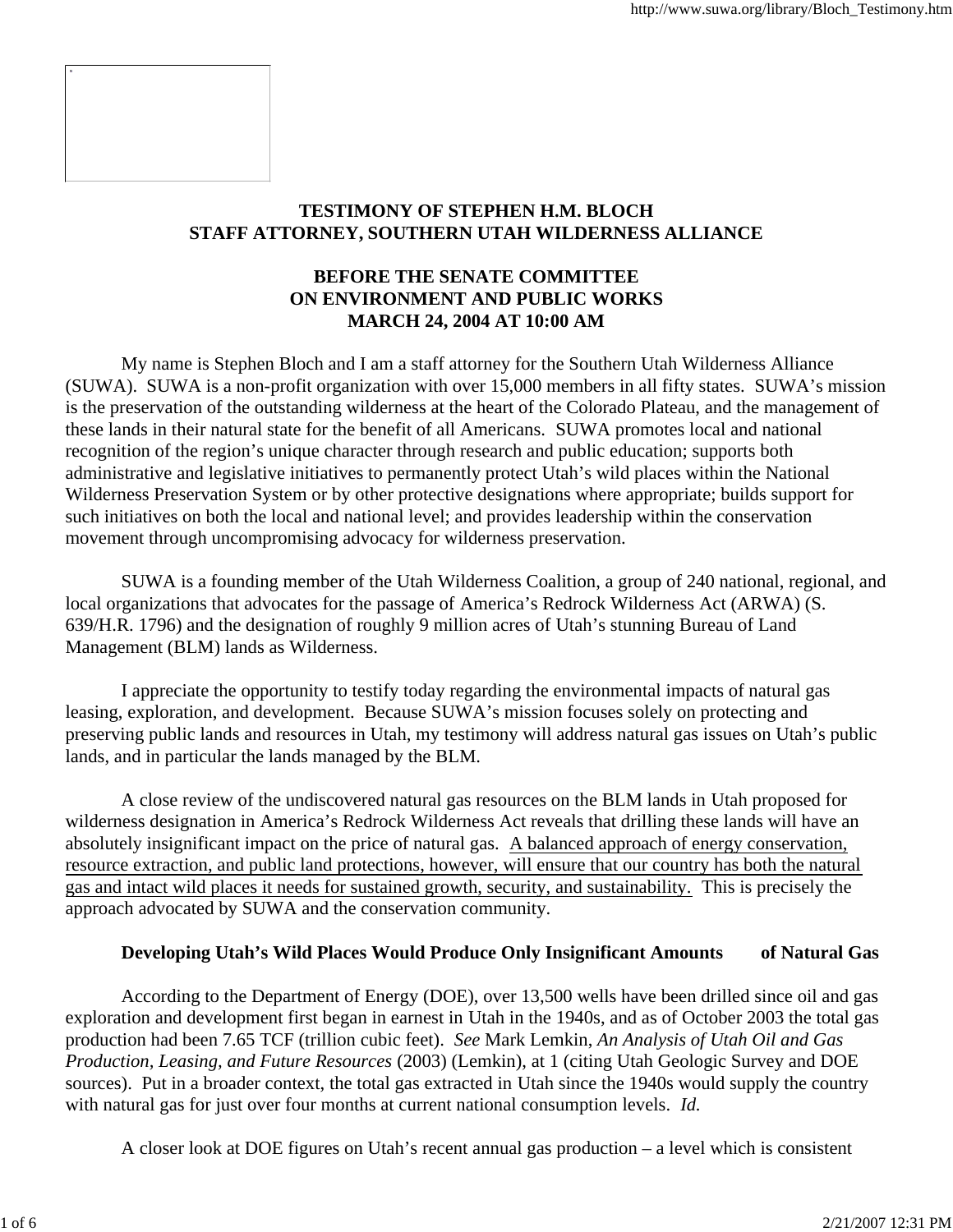with production from the past several years – indicates that the state produced 273 BCF (billion cubic feet) of natural gas. This is not even enough natural gas to supply the country for 5 days.

 An analysis of information compiled by DOE, the United States Geological Survey (USGS), and the State of Utah's Division of Oil, Gas, and Mining (UDOGM) indicates that approximately 95% of gas and oil production in Utah both historically and more recently between 2001-03 has come from seven "hot spots." *See* Exhibits 1 and 2 (Lemkin, Figure 3, Location of principal areas of oil and gas production in Utah and

Figure 5, Location of principal areas of oil and gas production in Utah: 2001 to present). [1] None of these areas are proposed for wilderness designation in America's Redrock Wilderness Act. *See id.* (illustrating areas of production and BLM lands proposed for wilderness).

 According to DOE, the entire state of Utah has proven gas reserves of 4.6 TCF (or 2.5% of U.S. proven gas reserves). Using the USGS's own methods for predicting Utah's statewide inferred reserves (a figure that must be estimated because it is not publicly available), another 6.1 TCF of gas may be extracted from within or immediately adjacent to existing fields. Finally, according to USGS, Utah may have as much [2]

as 15,668 BCF of gas that is technically recoverable undiscovered resources.

 An analysis of the most current USGS data estimates that the technically recoverable undiscovered natural gas resources within America's Redrock Wilderness Act amounts to 1495 BCF, or less than 4 four weeks of natural gas at current consumption levels. Lemkin, at 4.

 If the more appropriate economically recoverable screen were applied, this 1495 BCF figure would no doubt be much less because of these lands' relatively remote location and lack of infrastructure, as well as

non-market costs, including the loss of wildlife habitat, water quality, and wilderness values. [3]

 In sum, even if we sacrifice one of America's crown jewels – Utah's redrock wilderness – we cannot meaningfully reduce the price of natural gas. Instead, a sound national energy policy that emphasizes conservation and renewable energy sources, hand-in-hand with environmentally sensitive natural gas exploration, is a better approach to stabilizing natural gas prices. *See* Natural Resources Defense Council, *Managing America's Natural Gas "Crisis"*(2004), available on-line at www.nrdc.org/air/energy/fnatgas.asp; Union of Concerned Scientists, *Renewable Energy Can Help Ease Natural Gas Crunch* (2004), available on-line at www.ucusa.org/clean\_energy.

# **SUWA Advocates A Balanced Approach To The Protection of Utah's Wild Places and Gas Development**

 The sacrifice of Utah's BLM wilderness quality lands to industrial development will only provide the country with a few weeks of natural gas, estimated at 1495 BCF. There is little question, however, that exploration and development will leave lasting scars on this magnificent landscape, including: the fragmentation of wildlife habitat, long term damage fragile desert soils (estimated by USGS at between 50-300 years), [4] and the loss of wilderness values (*i.e.*, outstanding solitude, including things such as night skies and irreplaceable quiet). *See* Exhibits 3 and 4 (Exhibit 3 – sludge pit at Long Canyon well outside [5]

Moab, Utah; Exhibit 4 – seismic truck in Yellow Cat seismic project area near Arches National Park). Quite simply, once these lands are gone, they are gone forever and thus future leasing and development of [6]

these should be prohibited.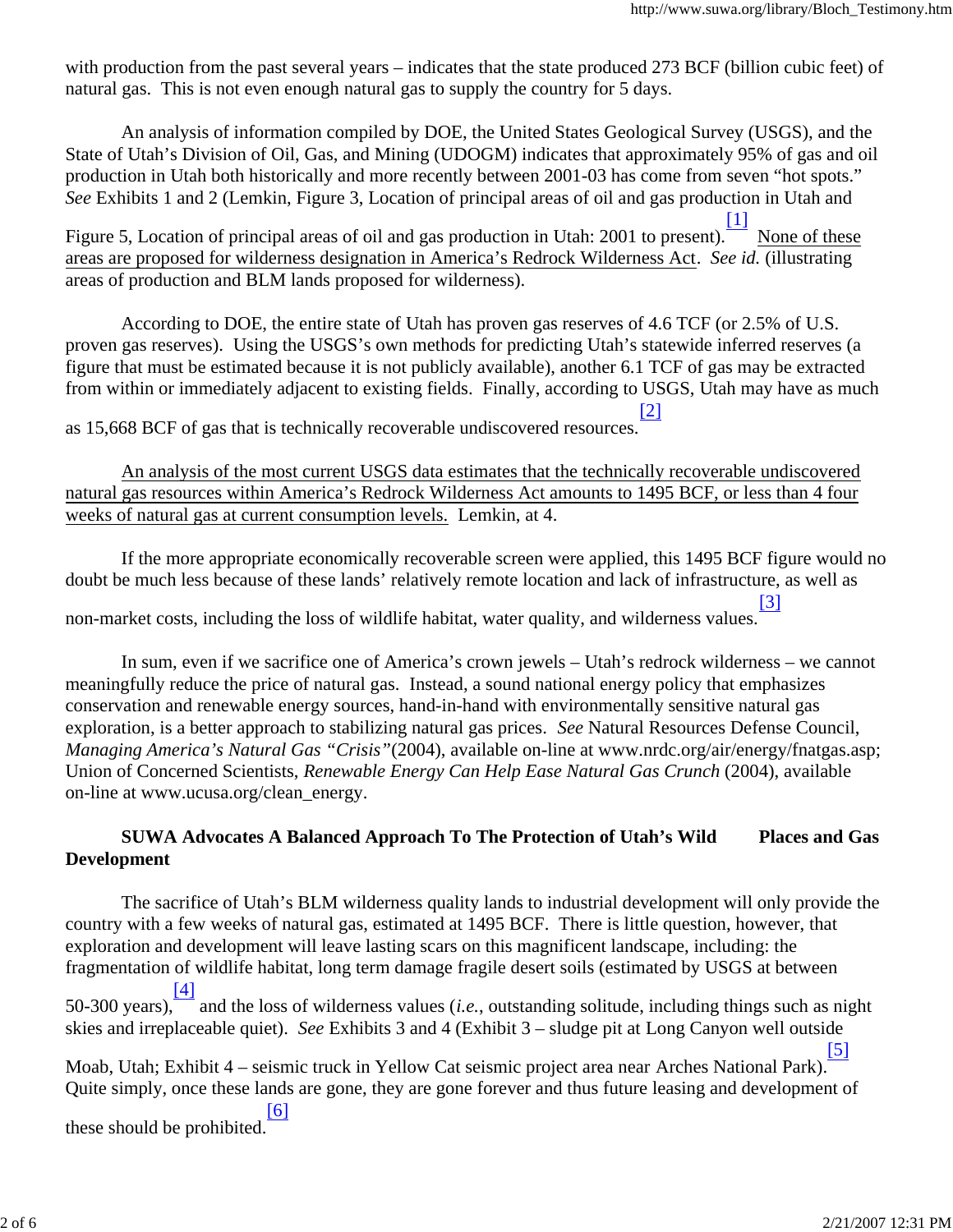Far from advocating a broad "no lease/no drill" policy, SUWA and the conservation community are extremely selective about filing administrative or legal challenges to gas exploration or development projects in Utah, and throughout the intermountain west. An analysis by the Natural Resources Defense Council (NRDC) revealed that these figures are representative for the number of legal challenges to gas and oil related projects throughout the intermountain west. NRDC, *Managing America's Natural Gas "Crisis*," at 3. For example, conservationists appealed or litigated only 0.2% of the APDs approved by the BLM between 2001-2002, and only 5% of the leases issued by BLM from the beginning of FY 2001 to the end of FY 2003. The conservation community will continue to closely monitor mineral leasing and development for full compliance with federal environmental and preservation laws, and will continue to challenge BLM decisions that flaunt these laws, and thus put sensitive resources at risk.

 In Utah, the vast majority of these legal challenges have been brought because the action threatened lands proposed for wilderness designation (either citizen proposed or existing WSAs). For example, between January 2000 and March 2004, there were over 3200 APDs approved in Utah; conservationists challenged fewer than ½ of 1 percent of these drill projects. Thus, legal challenges are clearly not an impediment to gas development and production.

 Likewise, between 2000-2004, the BLM approved ten seismic exploration projects proposed in eastern Utah. SUWA challenged four of the projects in federal court and before the Interior Board of Land Appeals (IBLA) because they threatened to damage wilderness quality lands. *See* Map, *Seismic Exploration in the Heart of Redrock Country* (2004), attached as Exhibit 5. SUWA prevailed on one of these four [7]

challenges, and is appealing a second.

 The balanced approach advocated by SUWA and others of permitting gas exploration and development in less sensitive public lands, and in full compliance with federal environmental laws, will secure both continued natural gas production and the protection of our country's irreplaceable national heritage.

## **The Bush Administration is Creating Conflict By Flaunting Environmental Laws**

Since 2001, this Administration has misled the American public by focusing the Nation's attention and imagination on drilling and developing natural gas and oil resources on the country's few remaining wild places as a means of achieving energy independence. To the contrary, the development of Utah's wilderness quality and roadless lands will not produce any meaningful amount of natural gas.

 First, President Bush issued Executive Order 13212 in May 2001, which required federal land management agencies to expedite their review of gas and exploration permits and thus accelerate completion of energy projects. Second, and at about the same time the Administration released the National Energy Plan (NEP), which required, among other things, the opening of more western public lands to gas and oil drilling. Neither of these policies provide for a thoughtful, measured approach to ensuring a continued supply of natural, while at the same time protecting and preserving our treasured wild places and resources.

 In response to the NEP, the BLM identified 40 tasks to implement the NEPA, including establishment of a charter team to evaluate bottlenecks and to streamline methods to expedite the agency's processing of applications for permit to drill (APDs). *See* BLM Information Bulletin 2001-138, *Status of Bureau of Land Management's National Energy Policy Implementation Plan* (Aug. 15, 2001). After an on-site review from the BLM's Washington, D.C. headquarters office in the summer of 2001, Utah BLM staff were told in no uncertain terms that gas and oil leasing and the issuance of new APDs were their "No. 1 priority," and that compliance with the National Environmental Policy Act (NEPA), 42 U.S.C. §§ 4321 *et seq*., and wilderness reviews were the primary reason for unacceptable delays: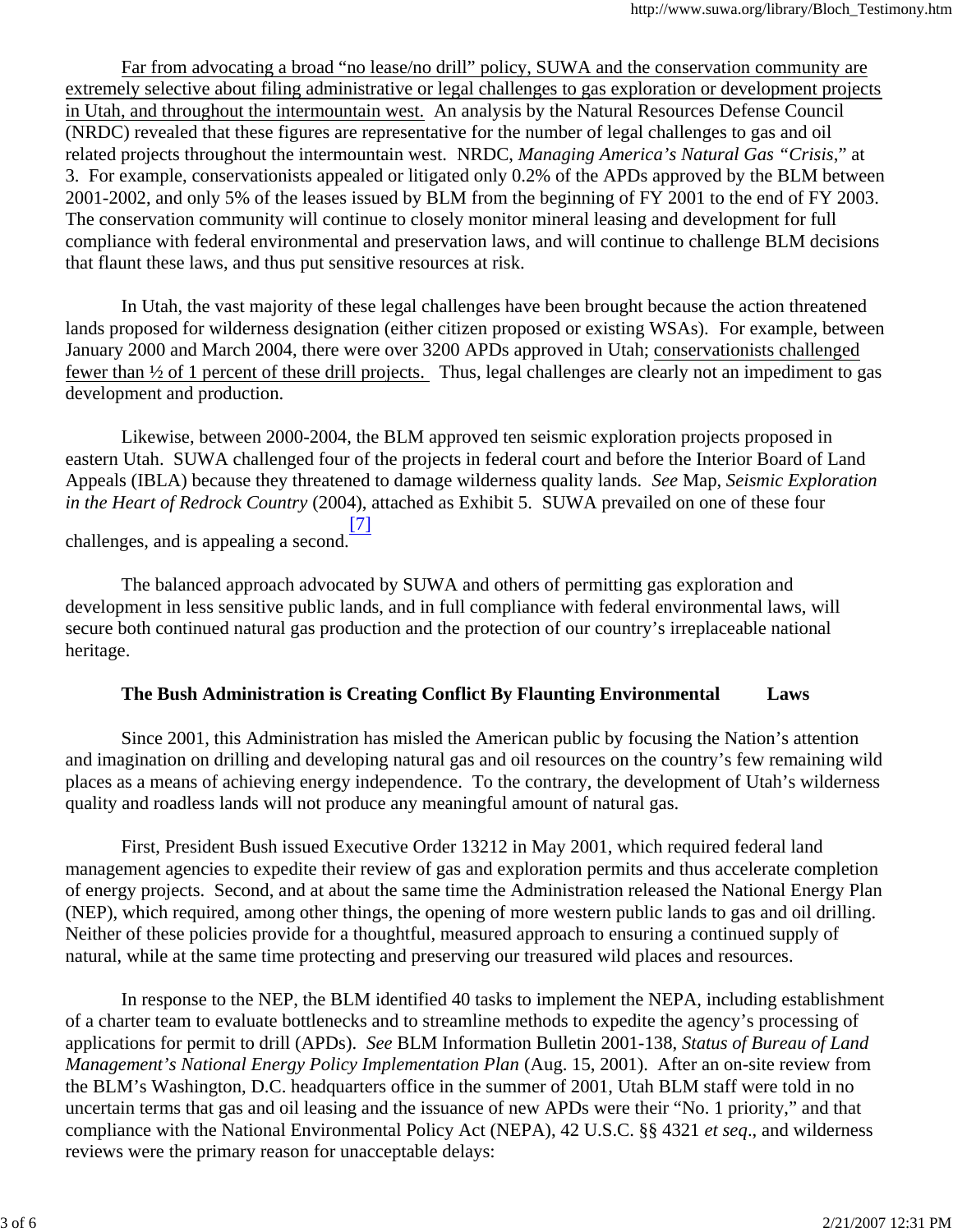The purpose of the subject review is to improve the oil and gas program in Utah. The review team believes the oil and gas program should be a high priority program in Utah. Utah management should work with Washington to acquire whatever resources are necessary to reduce oil and gas leasing delays and drilling backlogs.

 The leasing delays and APD backlogs are created by the people responsible for performing the wilderness reviews and NEPA analysis. Utah needs to ensure that existing staff understand that when an oil and gas lease parcel or when an APD comes in the door, that this work is their No. 1 priority.

Information Bulletin UT 2002-008, *Oil and Gas Program Review Final Report* (January 4, 2002) (emphasis added).

 In addition, the BLM has produced a series of agency Instruction Memoranda and Information Bulletins that have implemented the Administration's call for the easing of restrictions on leasing and development of the public lands. In July 2003, the BLM's Washington office issued an Instruction Memorandum which revealed that the agency was abandoning its Congressionally mandated multiple use mission for the promotion of a single resource – oil and gas. Instruction Memorandum 2003-233, *Integration of the Energy Policy and Conservation Act (EPCA) Results into the Land Use Planning* Process (July 28, 2003). This internal agency document made clear that the BLM would "eliminate" protective special lease stipulations (*i.e.*, timing of operations stipulations designed to protect critical wildlife winter habitat) that were deemed "duplicative" *Id.* At the same time, the Instruction Memorandum directed agency staff to use unenforceable "lease notices," in lieu of protective special lease stipulations whenever possible and to use the "least restrictive" mitigation necessary to protect sensitive resources *Id.* at Attachment 3-3.

 Most recently, in February 2004, the BLM's Washington, D.C. office issued guidance making it even more difficult for State Directors to defer leasing the most sensitive public lands for gas development, even when the agency has been presented with significant new information – never before considered by BLM – about those very same lands. Instruction Memorandum 2004-110, *Fluid Mineral Leasing and Related Planning and National Environmental Policy Act (NEPA) Processes* (Feb. 23, 2004).

 It is Bureau policy that a decision not to implement oil and gas or geothermal leasing decisions, as contained in current [land use plans] must be made by the State Director with appropriate input from the affected Field Manager. The State Director must provide a letter to those who submitted the expression of interest for the tract, stating the reasons for not offering the parcel(s), the factors considered in reaching that decision, and approximate date when analysis of new information bearing on the leasing decision is anticipated to be completed and when a decision to lease (or amend the plan) is expected to be made.

*Id.* This guidance turns well established caselaw regarding the Interior Department's broad discretion whether to offer federal oil and gas leases on its head, and places the burden on an already overextended agency to explain to industry why it is not offering lands for lease. *See Marathon Oil Co. v. Babbitt*, 966 F. Supp. 1024 (D. Colo. 1997),  $\alpha$  *ff'd* 166 F.3d 1221 (10<sup>th</sup> Cir. 1999). The Department has imposed no similar obligation or additional workload requirement regarding any other type of public resource such as wilderness, wildlife habitat, and water quality.

 Finally, in April 2003, the Administration eased the way for the leasing and development of the country's wildest BLM lands when Secretary of the Interior Gale Norton settled a long moribund lawsuit with then Utah Governor Michael Leavitt (now EPA Administrator), which asserted, among other things, the novel position that the BLM lacks the authority to establish new wilderness study areas (WSAs) after 1993. *See State of Utah v. Norton*, 2:97CV479, Stipulation and Joint Motion to Enter Order Approving Settlement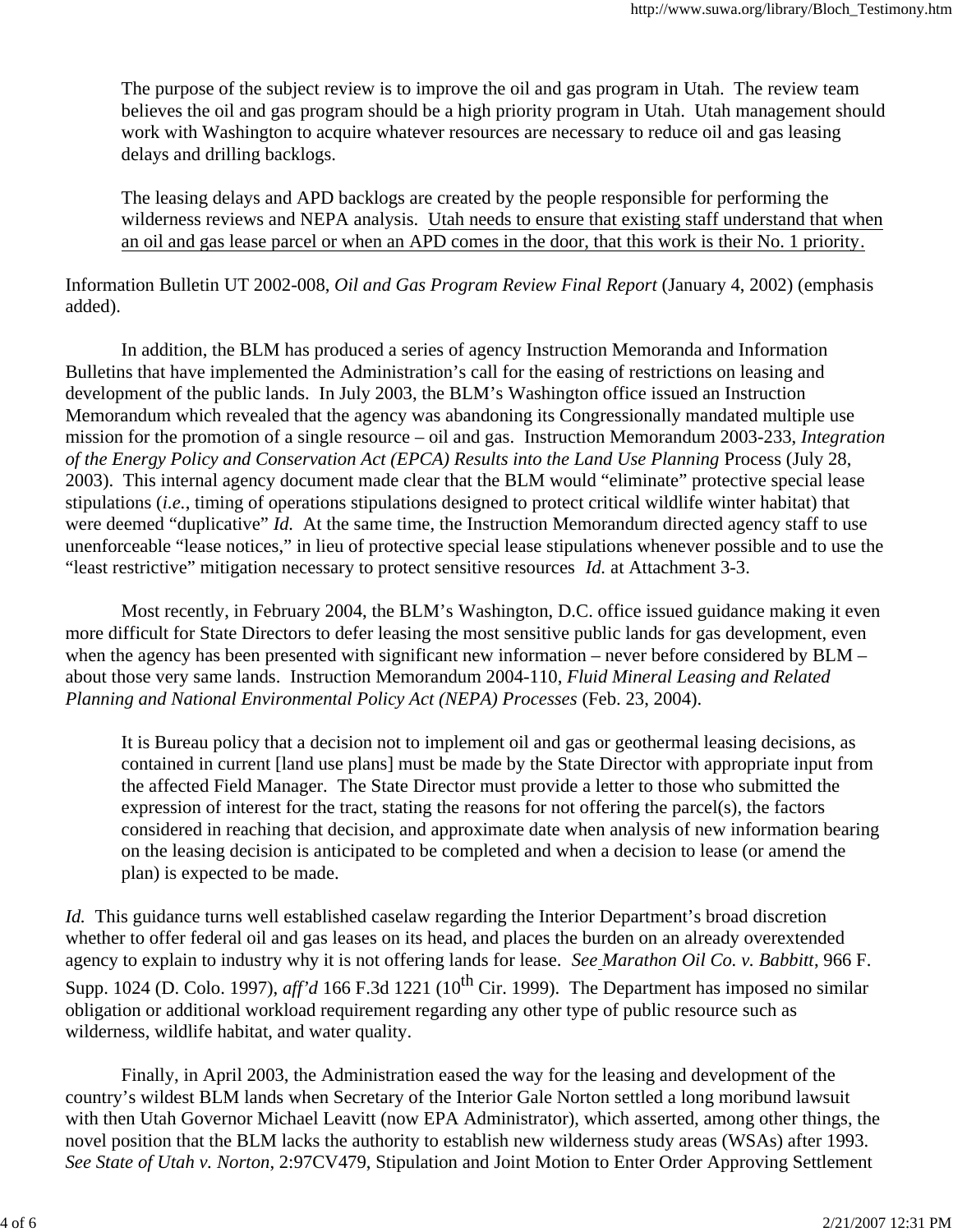and to Dismiss Third Amended and Supplemented Complaint (April 11, 2003). [8] In the wake of this settlement, the BLM has halted consideration of public lands with wilderness character from becoming

WSAs and, tragically, has targeted these same wilderness quality lands for mineral leasing. [9] A coalition of eleven national and regional conservation organizations, including SUWA, have challenged the settlement order in federal court.

 As noted above, a review of where the natural gas resources lie in Utah confirms that the Administration's focus on easing restrictions to lease and develop the state's BLM wilderness quality lands is unsound. As USGS and DOE own figures confirm, a continued emphasis on leasing and producing from established areas of production and their inferred reserves will produce vastly more gas and oil than will the development of these wilderness quality lands. Indeed, it is the Administration's persistent efforts to lease and develop these wild lands that has created much of the perceived and unnecessary "conflict" between resource extraction and preservation.

 For example, in November 2003 and February 2004, Utah BLM – under the direct supervision of BLM's Washington, D.C. office, offered and sold 26 oil and gas leases in lands that the BLM itself recognizes as having wilderness character. According to USGS and DOE data, these leases – if ever fully developed and brought on-line – would produce absolutely insignificant amount of natural gas. These wilderness quality lands, however, would be scarred with drill pads, access roads, pipelines, sludge pits, and other by-products that development brings with it.

 Moreover, in its rush to lease Utah's wilderness quality lands, the BLM is flaunting NEPA's mandate that the agency "think first, then act," by refusing to fully analyze the impacts of leasing, exploration, development, and reclamation before it engages in an irretrievable commitment of resources – the sale of an oil and gas lease. The BLM is also ignoring NEPA's requirement that the agency take a "hard look" at its own new information about the wilderness values of these lands – information that it has never before considered. SUWA, the Natural Resources Defense Council, and The Wilderness Society have challenged Utah BLM's sale of wilderness quality lands at its November 2003 lease sale.

 Nevertheless, there is certainly no shortage of public lands throughout the west that have already been leased and thus are available for development. According to BLM, there are currently over 42,000,000 acres of onshore federal lands under lease across the country. In addition, a 2003 report from BLM indicates that only 11,000,000 acres of federal leases – less than one-third of the total acreage of leased lands – were actually in production in 2003. *See Public Rewards from Public Lands*, Bureau of Land Management (2003). *See also* Exhibit 6 (Lemkin, Figure 7, Current lease and production status [in Utah]). Finally, the Interior Department itself acknowledges that roughly 88% of federal gas resources in the Rocky Mountain region are already available for leasing and development. *See* Statement of Rebecca Watson, Assistant Secretary for Lands and Minerals Management, Oversight Hearing on "The Energy Policy and Conservation Act Inventory," House Resources Subcommittee on Energy and Mineral Resources (June 24, 2003).

## **Conclusion**

 In sum, the current high prices for natural gas cannot reasonably be attributed to "impediments and restrictions" to federal natural gas resources as alleged by industry advocates and the Administration. Moreover, the data shows that attempts to exploit the minimal gas resources beneath Utah's wilderness quality BLM lands will damage priceless wilderness treasures with little corresponding benefit to the public. Based on my experiences in Utah, I believe that the enforcement of existing environmental laws and regulations have not posed any serious impediment to gas development.